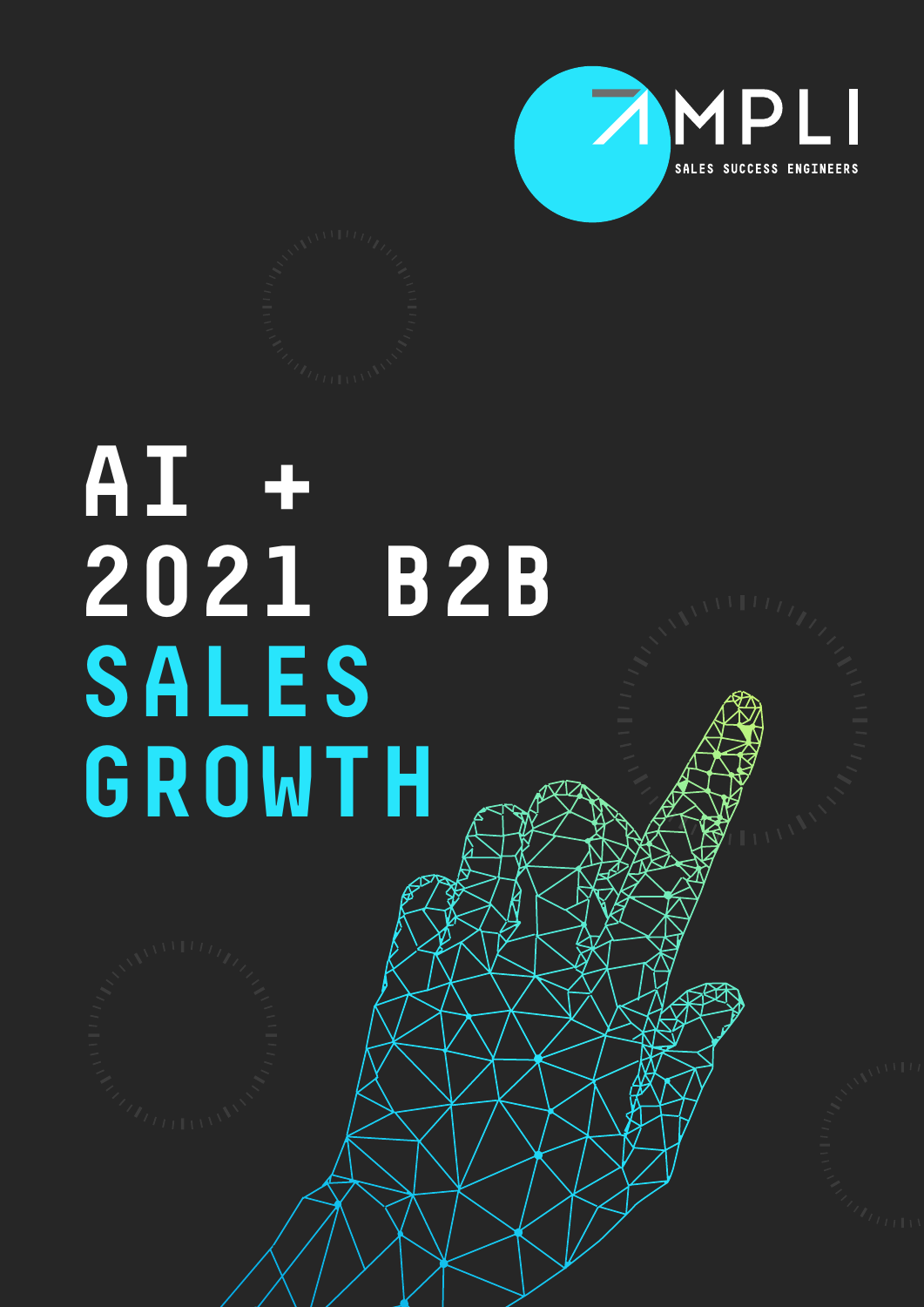## **B2B ORGANISATIONS IN 2021 FACE IMMENSE GROWTH PRESSURE TO ALLEVIATE DROPPED REVENUES FROM THE PANDEMIC.**

Previous 'traditional' tactics and strategies may now be obsolete, and sales and marketing budgets under much greater scrutiny. Innovation is required but investments need to be properly and carefully considered. The clock meanwhile continues to tick fast.

Artificial Intelligence has been existing in b2b sales and marketing efforts for the last 5-10 years or so, but for many b2b organisations this has been to greater or lesser extents, and for the majority it is still a long way from being fully optimised and utilised as the number one catalyst for revenue growth.

Deemed by some as being unknown, unproven or untested, and by others as being simply 'frightening' in terms of its high level of complexity and perceived link to huge business transformation, AI deployment is often held back (particularly in sales environments) for all the wrong reasons.

Machine learning is not or does not have to be seen as complicated providing you've always set the right commercial context for its application to allow the commercial benefits to be quickly realised. Neither should it be replacing the need for human contact. Human influence in the sales cycle will always be needed. But AI can accelerate processes, customer touchpoints and enhance the prospect journey with sophisticated personalised nurturing and engagement... allowing the humans to then do what they do best build 121 relationships and sell.

You set the context, the machines learn this fast and do the rest. It's that simple.

We've therefore compiled a very simple 5 step guide to the key areas where AI can stimulate 'quick win' growth initiatives for b2b organisations and how sales and marketing leaders should be deploying these in 2021.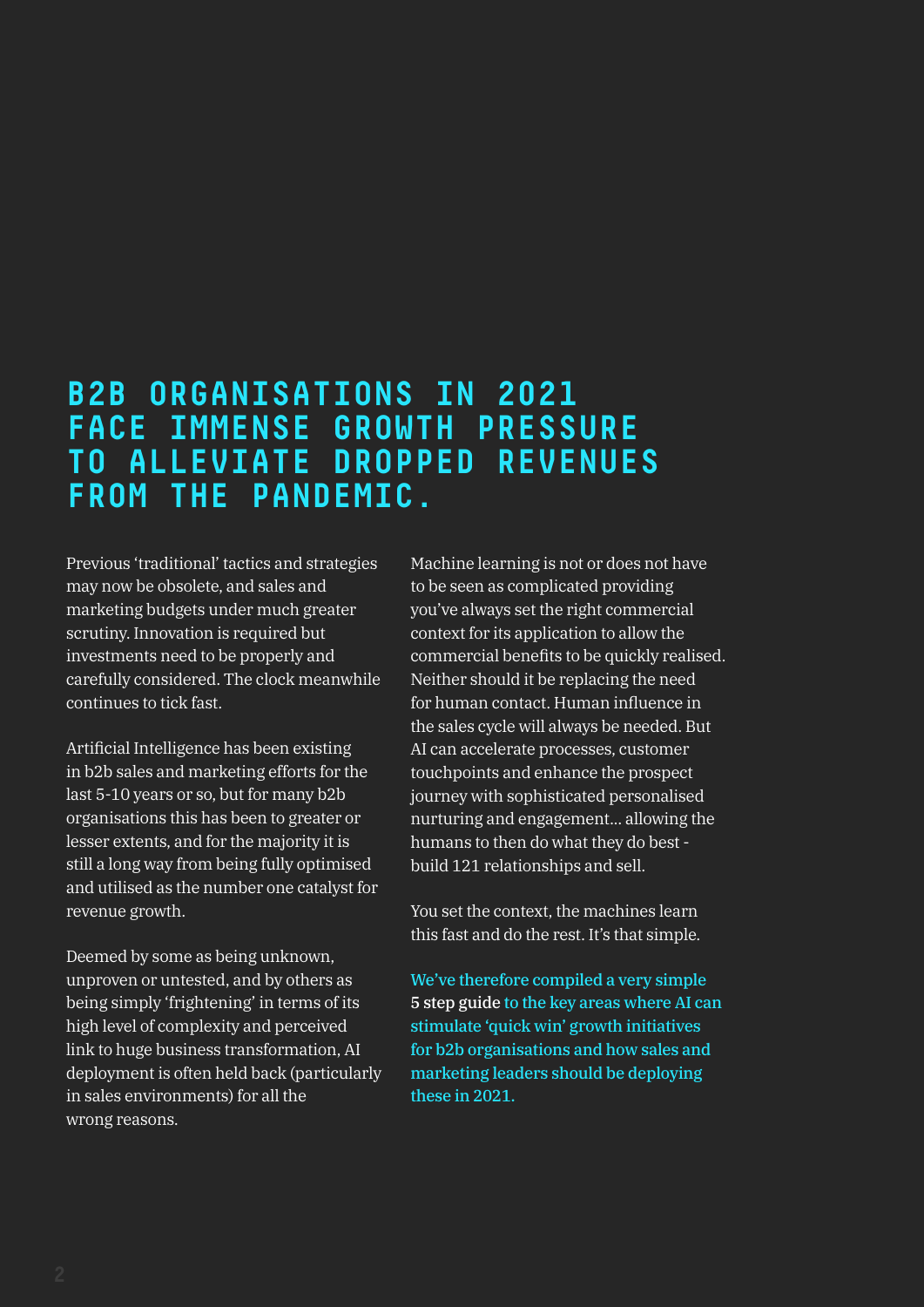

# **KEY AREAS**  WHERE AI<br>CAN FUEL<br>YOUR<br>GROWTH ANALLY **CAN FUEL YOUR GROWTH**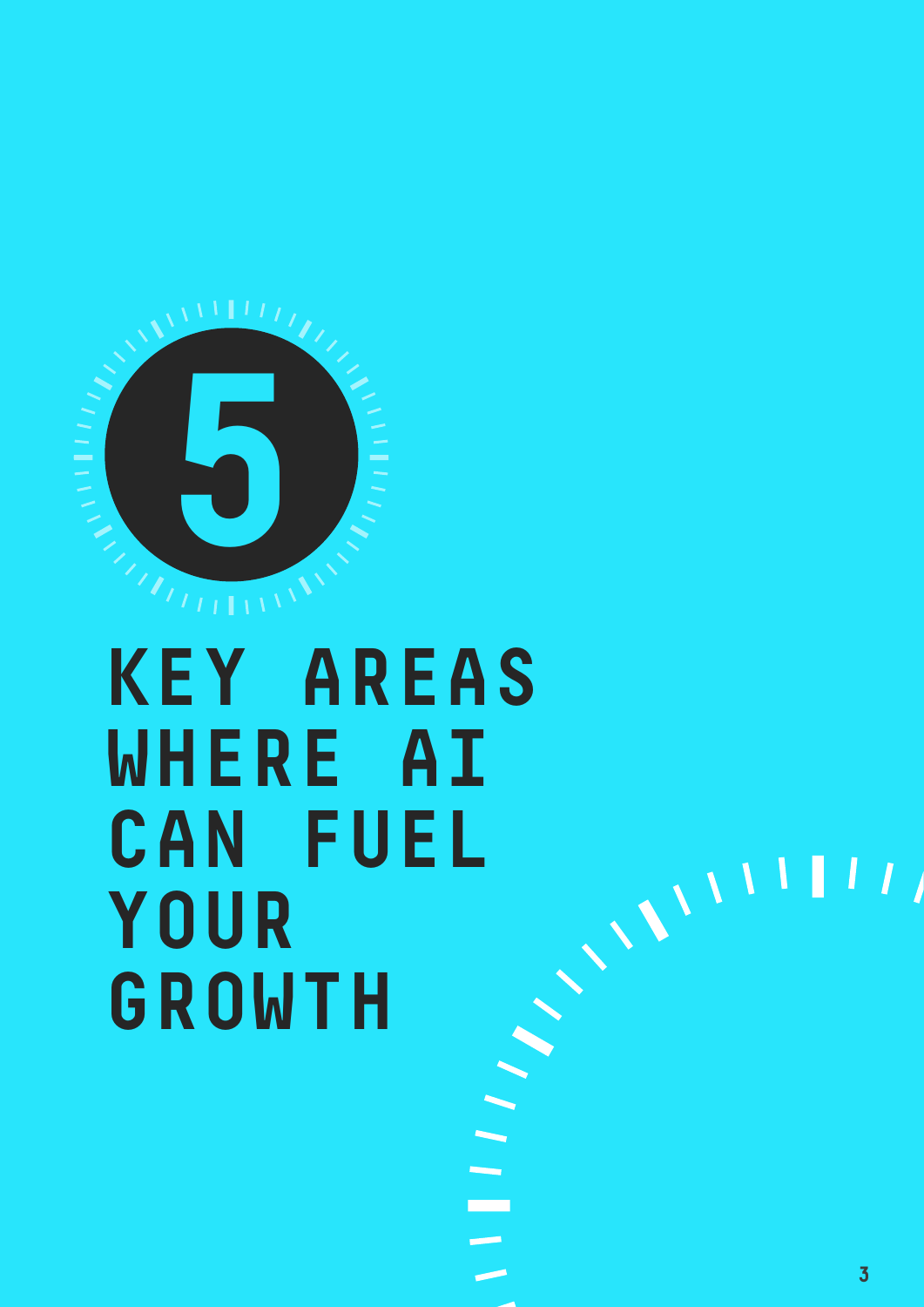

**CUSTOMER SEGMENTATION – AND RAPID SCV (SINGLE CUSTOMER VIEW) DEPLOYMENT**

### **WHY IS IT IMPORTANT FOR GROWTH?**

With constantly changing market and economic conditions, understanding greater levels of customer buying behaviour and knowledge allows your organisation to retain and rapidly grow existing customers as well as using these same advanced segmentations to find the rest of your untapped prospect market.

Without obtaining the most accurate and precise SCV you are more open to competitor interference in an era where retaining customers is king and finding new ones fast is critical.

#### **HOW AI ACCELERATES AND ENHANCES SCV DEPLOYMENT**

- **1** AI-powered segmentation defines audience types and actively reallocates them in real-time based on their behaviours. AI powered customer segmentation allows you to build your SCV faster than previously thought possible and unlock it with unparalleled levels of personalisation.
- **2** You then have absolute clarity on the most profitable customer profiles which enables you to rapidly deploy marketing responses that seek to find and retain more of them. When deployed with sophisticated AI forecasting tools, these SCV's allow organisations the ability to adapt in real-time with highly personalised and relevant messaging across its marketing and sales teams.

GARTNER HAS SAID THAT ONLY 5-10%<br>Of Businesses are utilising ai (5 - 10% **OF BUSINESSES ARE UTILISING AI TECHNOLOGIES IN THEIR BUSINESSES GARTNER 2019 CIO SURVEY**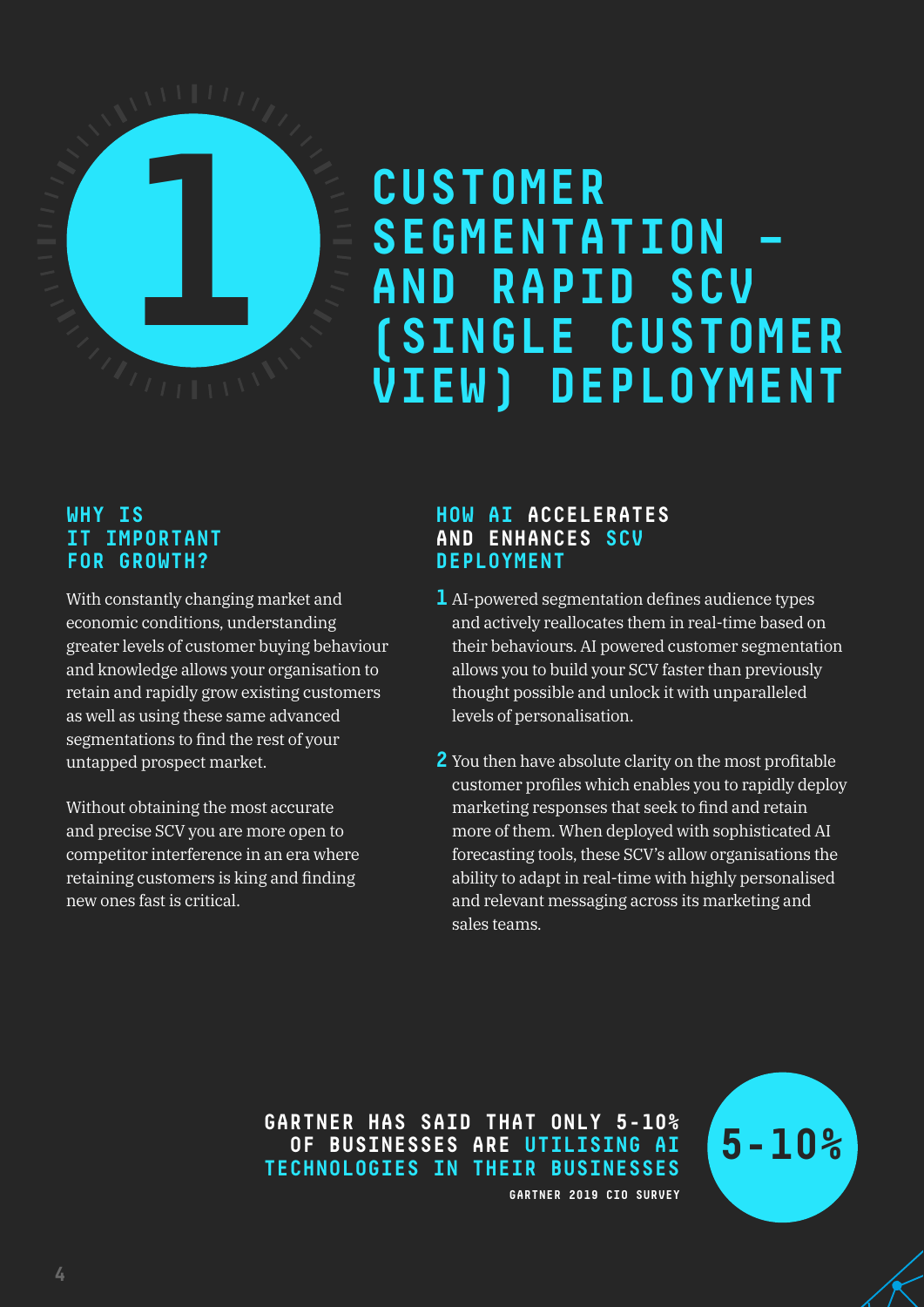

### **#1**

Retain and grow existing customers through using AI driven insights to explore and activate cross-sell opportunities in real-time.

# **#2**

Use the CSV to help you build your prospect universe (new customers) rapidly.

# **#3**

Maximise growth efficiencies by aligning all effort to the customer groups with the highest propensity to up-sell/ purchase.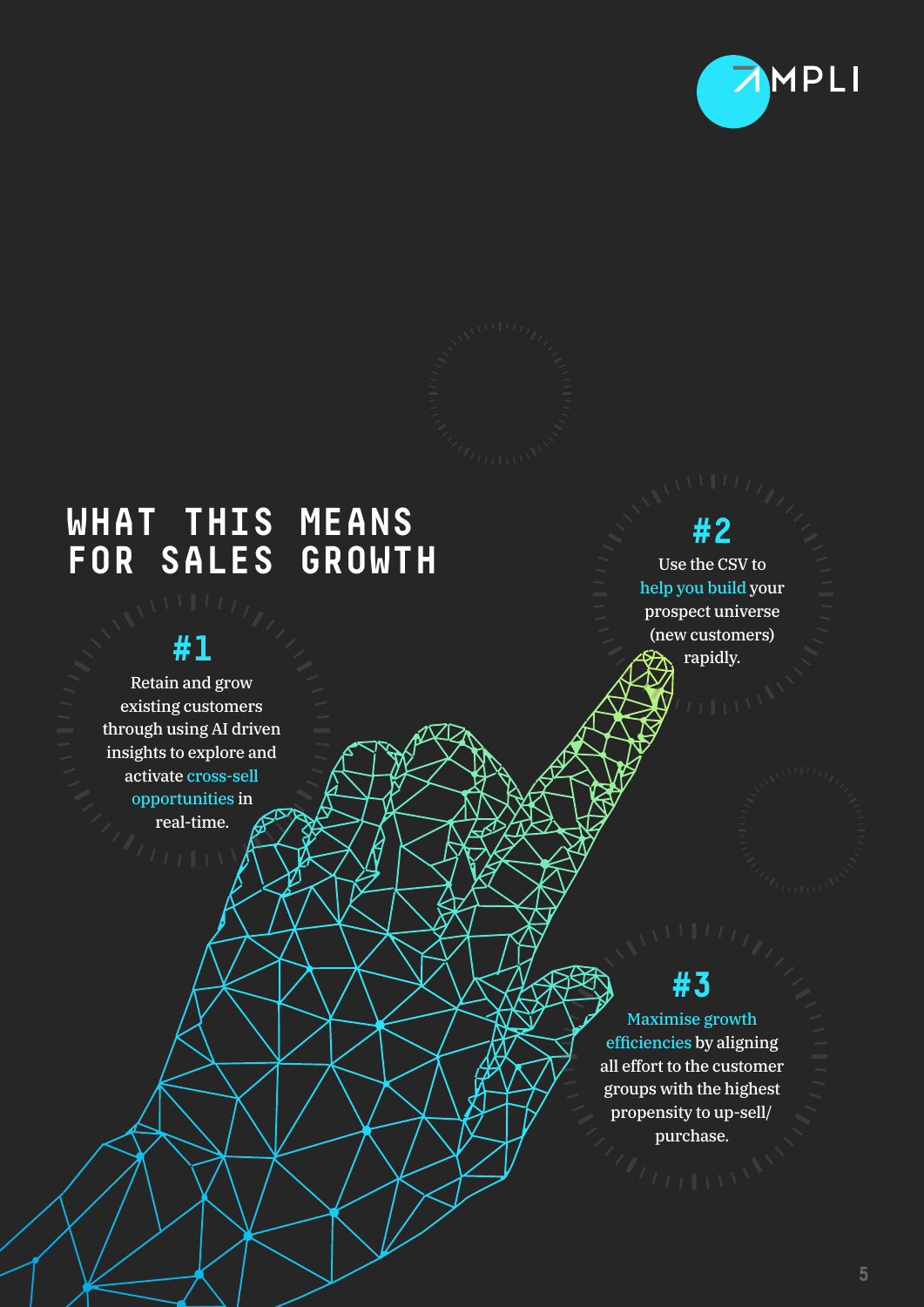

# **PREDICTIVE FORECASTING**

### **WHY IS IT IMPORTANT FOR GROWTH?**

B2B organisations in 2021 are complex entities. They are increasingly becoming marginalised in their marketplaces, and the demand for continued growth remains a constant challenge in an era where the b2b buyer has greater access to research touchpoints than ever before. Accurate and robust sales forecasting has always been the 'holy grail' of successful growth strategies, but in recent years has become increasingly difficult to master.

2020 has also, perhaps demonstrated the single biggest example of how 'old-age' forecasting techniques have almost been put into distinction. The need for accurate and 'predictive' (marketplace, economic and product led) sales forecasting is needed more than ever to predict both demand and risk.

### **HOW AI ACCELERATES AND ENHANCES PREDICTIVE FORCASTING**

- **1** AI technologies rapidly pull together real time data efficiently drawn from multiple interlinked sources and enables an organisation to think beyond typical forecasting criteria.
- **2** AI provides assumption-free insights that allow modern marketers and sales leaders to make informed projections that stimulate advanced strategic planning.
- **3** AI-driven forecasting allows b2b organisations to efficiently meet organisational demands without draining human intelligence resources.

**IBM HAVE STATED THAT B2B ORGANISATIONS ARE ONLY OPTIMISING DATA TO 5% OF ITS CAPABILITY**<br> **5 20** DATA TO 5% OF ITS CAPABILITY

**IBM 2019**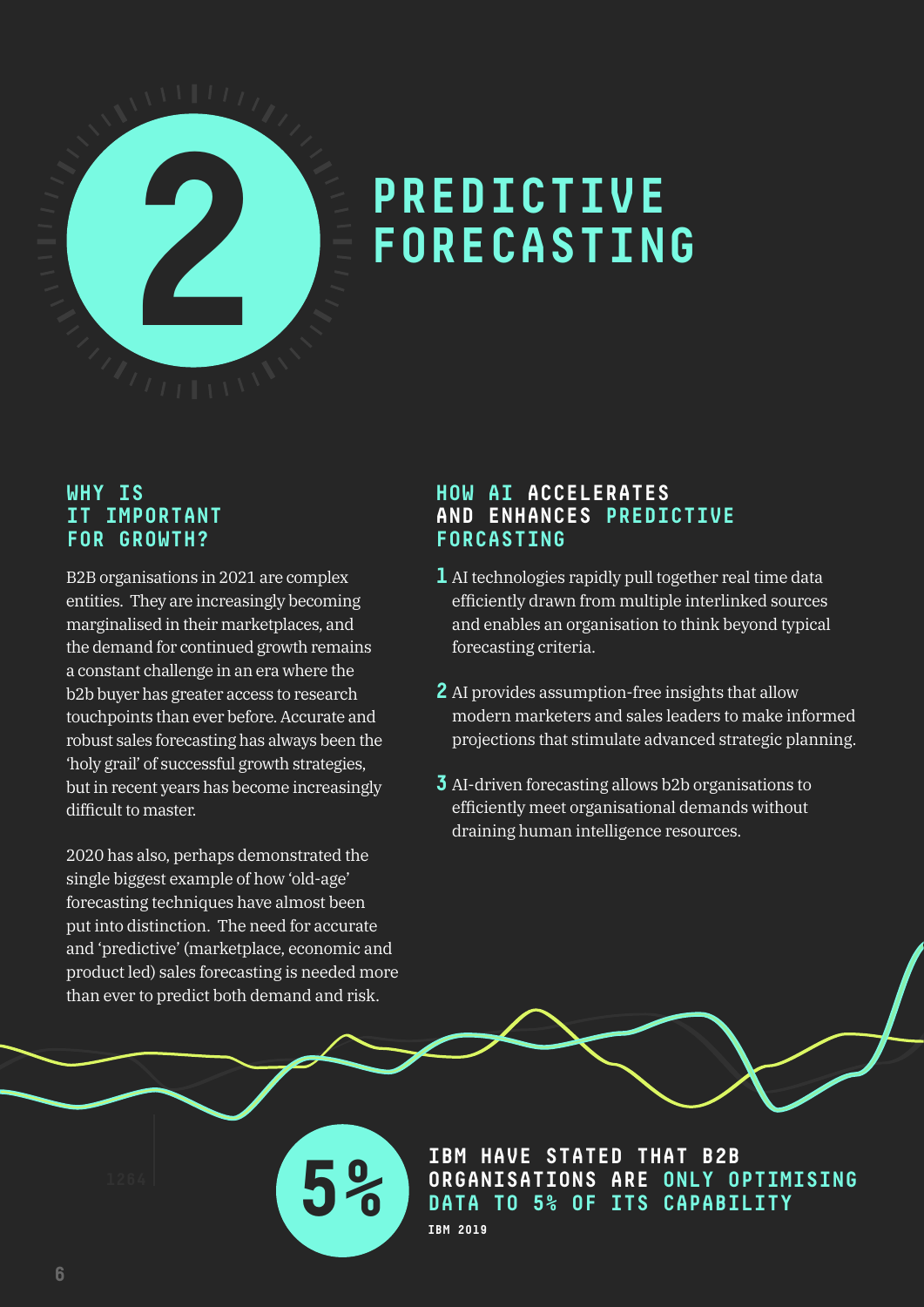

**#1**AI can provide both sales and marketing functions with levels of forecasting accuracy they've never had access to in the past - this provides greater reassurance to both the board and investors on the projections being made.

> **#2** With more robust forecasting, businesses can make the right kind of investments needed to optimise growth whilst also putting robust plans in place to maximise efficiencies.

#3 Robust AI driven predictive forecasting also allows businesses to act on market changing conditions before they arise.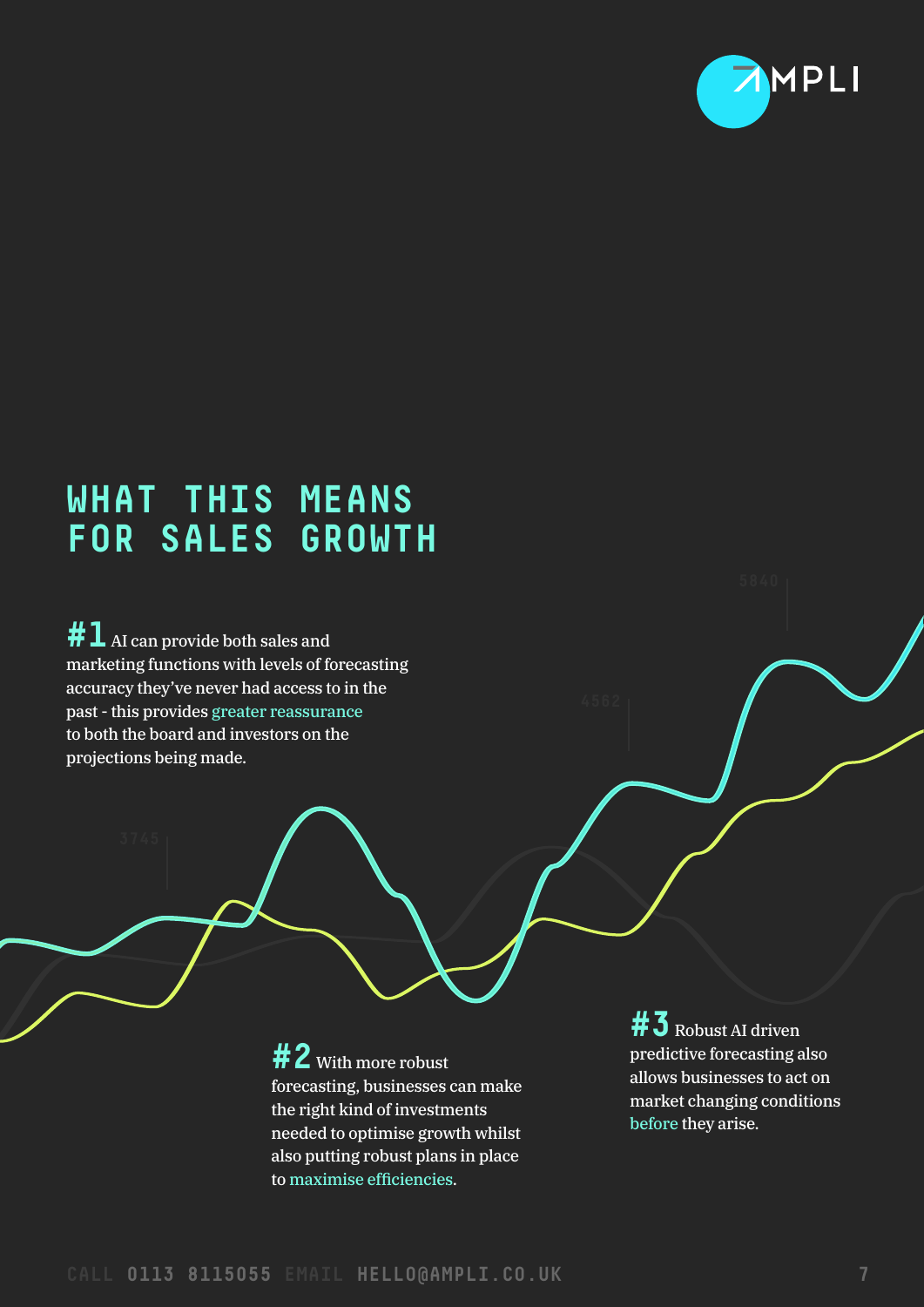

# **'HYPER' PERSONALISED PROSPECT AUTOMATION**

### **WHY IS IT IMPORTANT FOR GROWTH?**

The b2b buying process is now far more complex and open than it was even 5 yet alone 15 years ago. The typical buying process is now dominated by rapid digital researching meaning the b2b buyer now expects highly personalised engagement throughout the journey and quickly turns off if they don't experience it early on in their process.

For that reason alone, in 2021 b2b organisations have to unlock the automation possibilities that exist with AI powered technologies and exploit them fully to hyper-charge the prospect buying experience and provide themselves with the highest propensity to convert customers.

### **HOW AI ACCELERATES AND ENHANCES PROSPECT AUTOMATION**

- **1** Powered by the benefits driven by the CSV, AI technologies allow organisations to develop highly personalised omni channel sales and marketing activities that unfold seamlessly in real-time. From 121 automated cadences within your inside sales operations to mass email automation to larger customer and prospect groups to online highly personalised programmatic advertising.
- **2** AI technologies in 2021 allow immense levels of personalisation, constantly adapting based on customer and prospect behaviour, all of which can be set and deployed by the machines with little or no human interference at all. If optimised by b2b organisations they will significantly accelerate the sales process, delivering efficiencies and conversion improvements all the way down the sales funnel.

**2** *The challenge for many organisations will remain though - how they access and deploy such technology successfully without procurement and departmental drag - and focus efforts on deployment in areas with the quickest impact on sales growth*



**FORBES HAS SAID THAT A RECENT STUDY SHOWS THAT 89% OF B2B BUYERS RANK THE EXPERIENCE PROVIDED BY A COMPANY AT THE SAME LEVEL AS ITS PRODUCTS AND SERVICES**

**50 STATS SHOWING THE POWER OF PERSONALIZATION FEB 2020**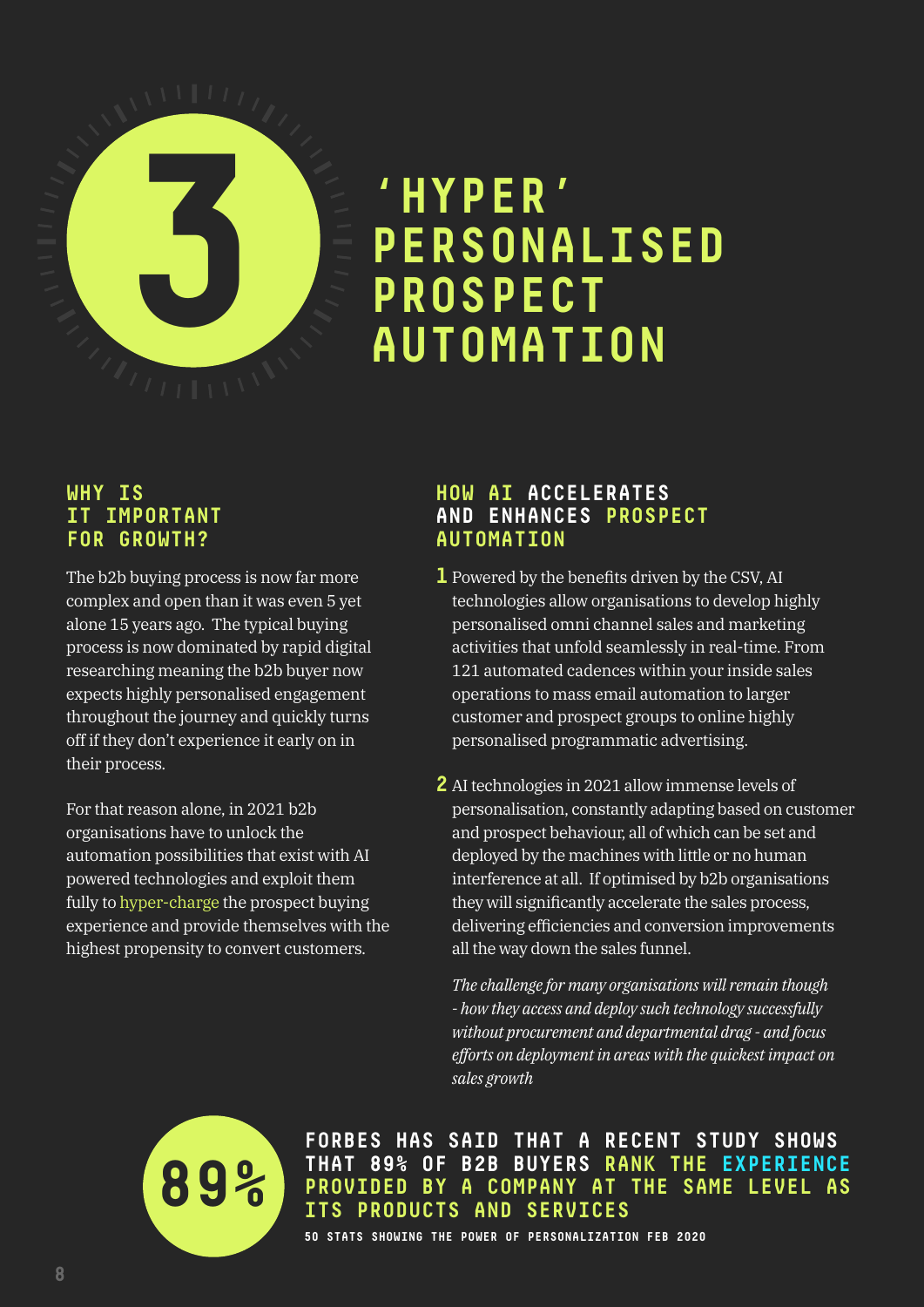

### **#1**

In 2021 the b2b buyer has access to more research touchpoints than even before and are demanding and expecting the best possible buying experience. AI powered automation technologies allow you to exploit every single buying touchpoint seamlessly with levels of personalisation which weren't possible even 2 years ago.

Working in parallel with a robust AI powered data strategy, automation should be a key part of your 2021 growth strategy, and you need to unlock it fast before your competitors do.

**#3**

If you are not optimising automation to its full capability then you cannot be sure your competitors are doing the same… if they are, given the speed of automation they will leave you well behind the curve… and do this quickly.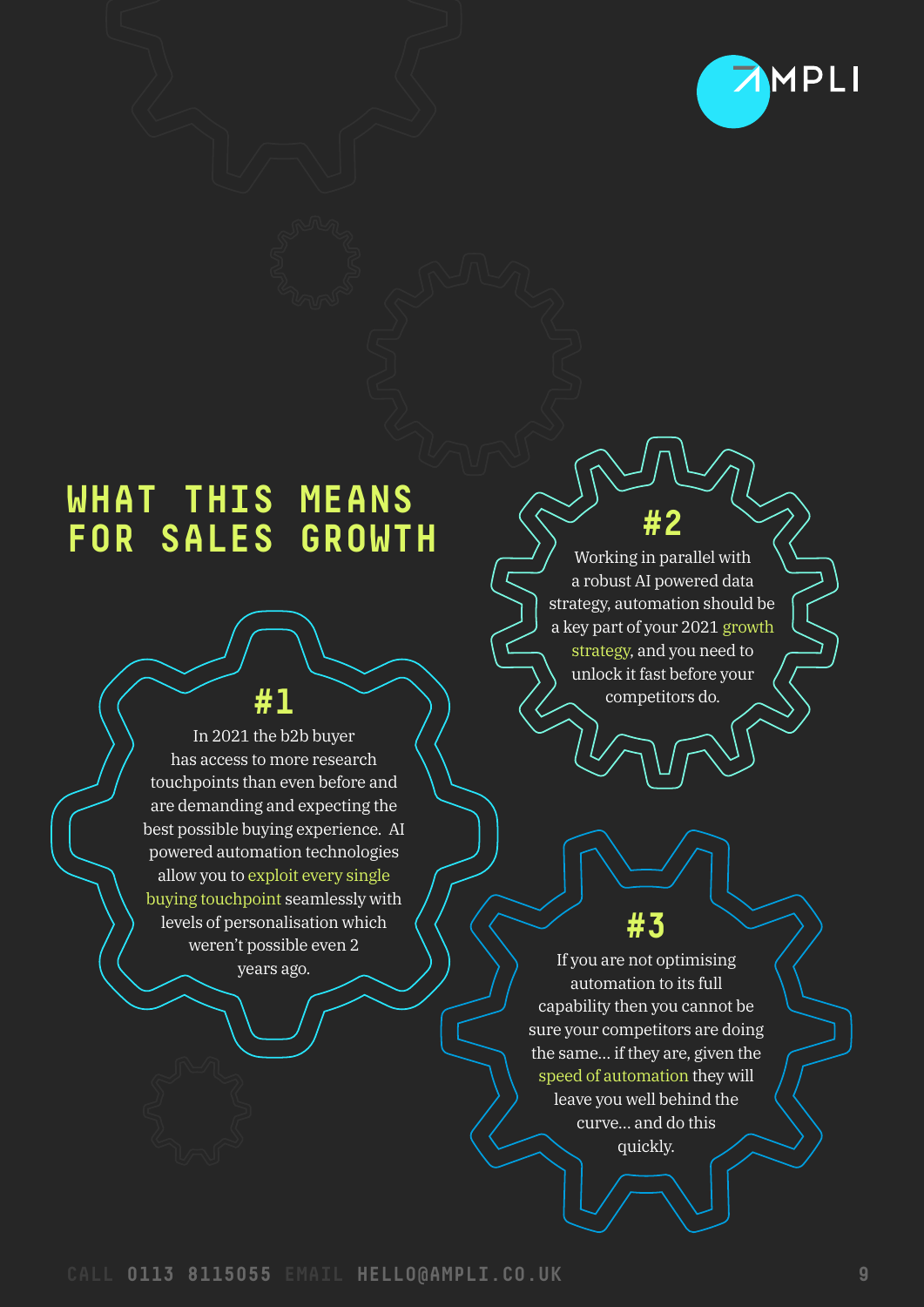

# **DATA PRIORITISATION**

#### **WHY IS IT IMPORTANT FOR GROWTH?**

Understanding who you are targeting with your sales effort and why is mission critical to achieving your commercial objectives. How you then go about unlocking this and building your prospect universe (the unique and robust data set of who you can do business with) is often the bit that takes time and can be complex with multiple stakeholders involved in its scoping and then little central control on how its built.

AI technologies can be rapidly accelerating both the build of your data world (prospect universe) and also help you prioritise effort based on the prospect groups most likely to purchase. Naturally with machine learning - once you've trained the machines, the results are produced in real-time allowing the impact on sales growth to be realised in months not years.

#### **HOW AI ACCELERATES AND ENHANCES DATA PRIORITISATION**

- **1** AI powered enablement tools can simplify the art of prospecting (seen by many as the most challenging part of sales), by creating more robust customer profiles (obtained from your AI enabled CSV) and pattern matching these to prospect data.
- **2** Prospect data can now be sourced through AI driven technology. Gone are the days of purchasing out of date lists driven by SIC codes (which are also out of date and inaccurate!). AI powered prospect data optimises machine learning and multiple open sources of data to bring you up to date, relevant and highly targeted data delivered in real-time.
- **3** AI technologies are also now able to pull in real-time 'intent' data sources into your prospecting mix… intent data is sourced by using machine learning to source buyers who are looking at or engaging with your competitors' products or services or demonstrating in their online behaviour an interest in products or services similar to yours. The ability to pull this data into your sales effort in real-time and engage with it through personalised video automation is what many b2b organisations should be tuned into in 2021.

**3** *AI is now able to prioritise your data effort in ways we've never seen before. Its imperative you plug into this in 2021 and beyond and use it to accelerate your growth plans and drive huge efficiencies in your sales effort.*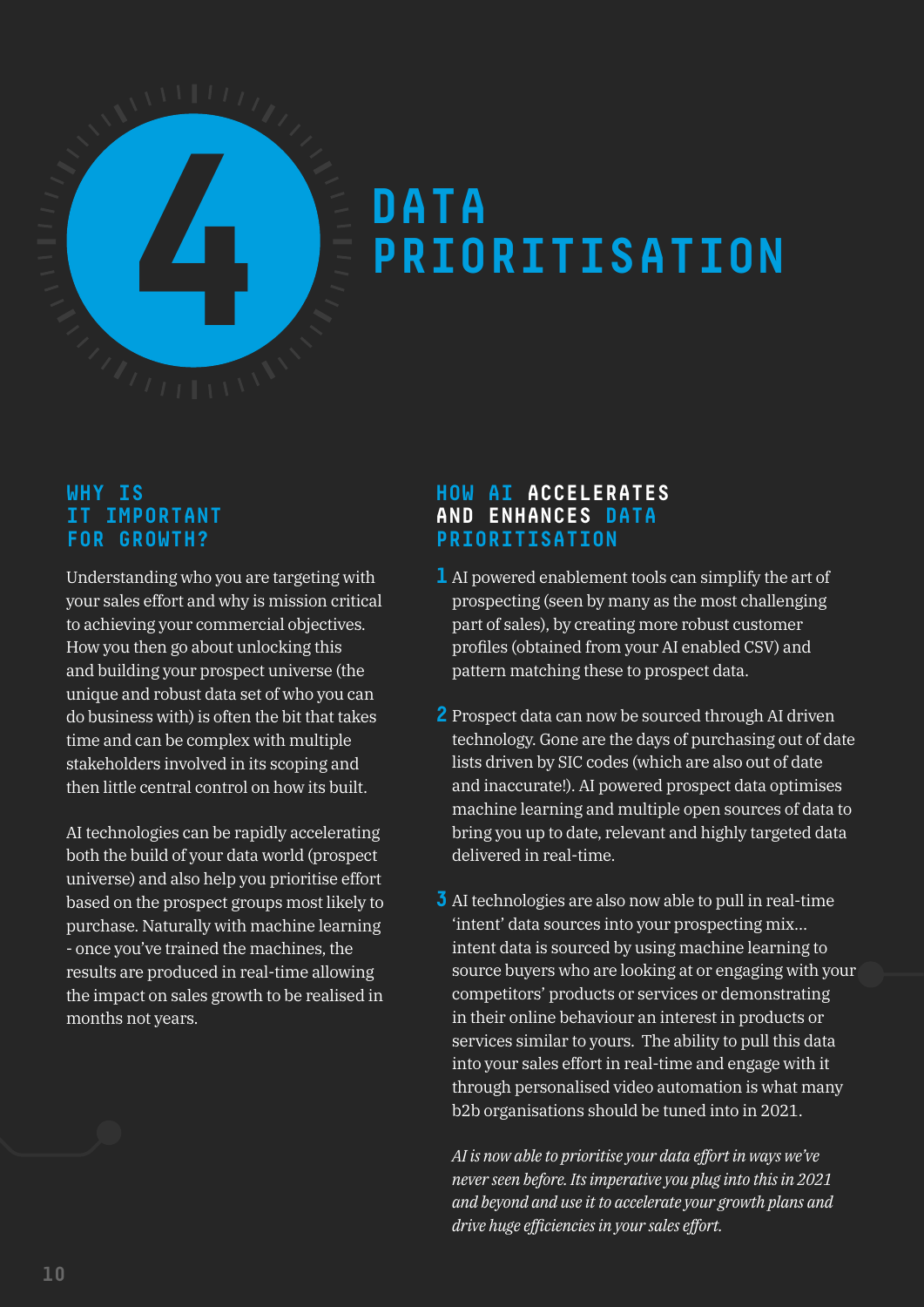

### **#1**

Through prioritising your data with AI technologies, you are perhaps unlocking the fastest route to sales growth success.

## **#3**

This allows you to increase revenue and align sales FTE resource based on fact. This provides you both revenue growth and efficiency gains obtained from implementing the one same strategy.

# **#2**

AI driven data prioritisation allows you to both quickly build (and centrally own) your world and more importantly focus your efforts on the prospects with the highest propensity to purchase.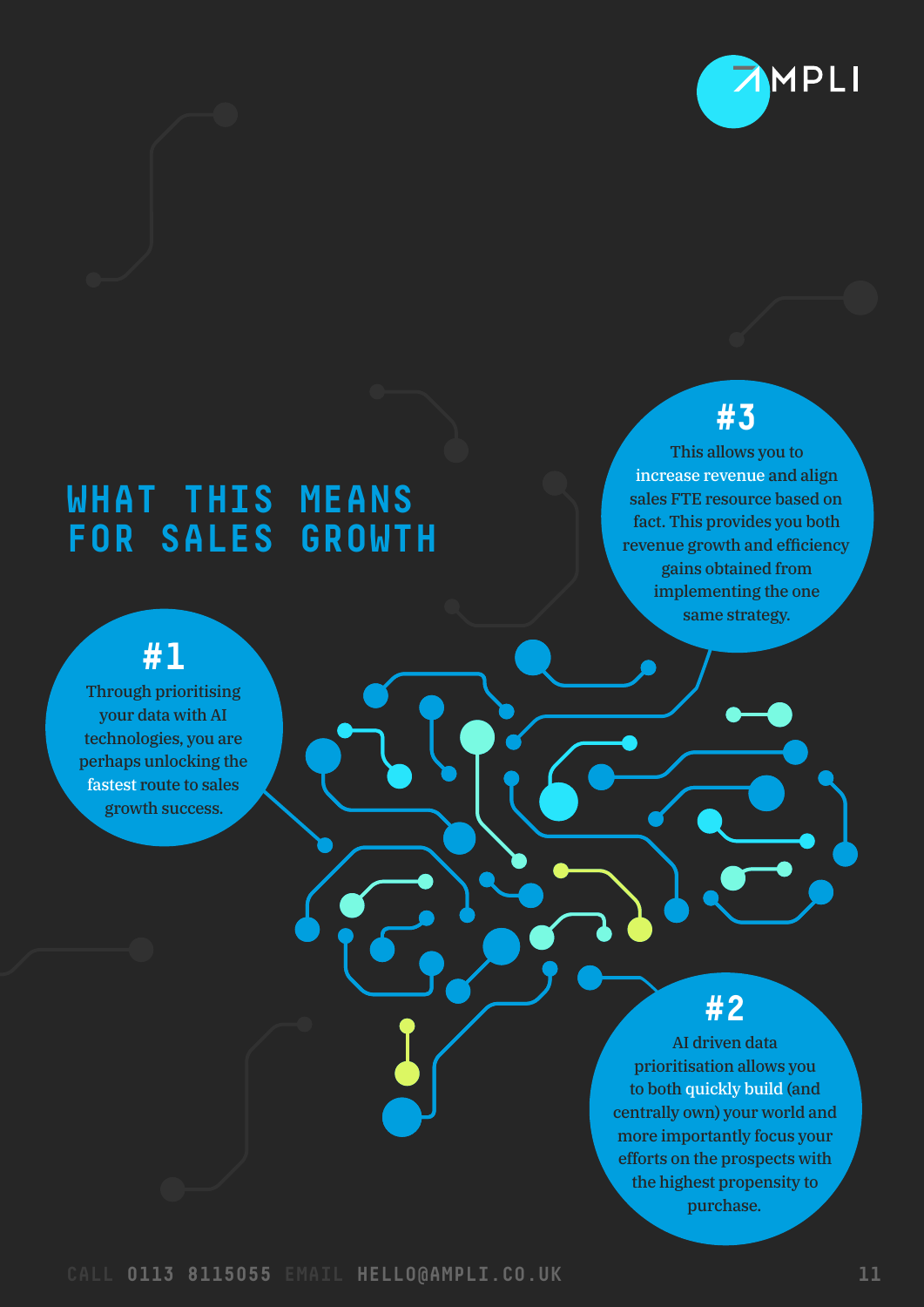

# **AI AND ENHANCED INSIDE SALES TEAM PRODUCTIVITY**

### **WHY IS IT IMPORTANT FOR GROWTH?**

Inside Sales Teams (IST) are under significant pressure in 2021 and beyond as the pandemic has redefined how b2b organisations take themselves to market with field and inside teams morphing together into all but the same entity.

Sales efficiencies and margin are now just as important as revenue growth. In the highly digitised world of 2021, a world facing unprecedented economic challenges, Human intelligence must be unitised with Artificial Intelligence to accelerate and amplify sales growth and drive efficiencies not previously thought possible.

### **HOW AI ACCELERATES AND ENHANCES SALES TEAM PRODUCTIVITY**

- **1** AI helps Improve decision-making with sales reps by giving them greater levels of prospect knowledge and intelligence before they interact.
- **2** AI increases the Productivity of IST and Field sales reps by minimising wastage and making calls into empty prospect worlds - all efforts are prioritised with prospects most likely to transact and with prospects who have already experienced many buying touchpoints of your products and services.
- **3** Sales admin related processes are also significantly improved through AI technologies, freeing up more time for sales reps to do what they do best relationship building and selling!

**ONLY 19% OF COMPANIES HAVE STARTED THEIR A.I. TRANSFORMATION IBM 2019 - AAI IN 2020: FROM EXPERIMENTATION TO ADOPTION**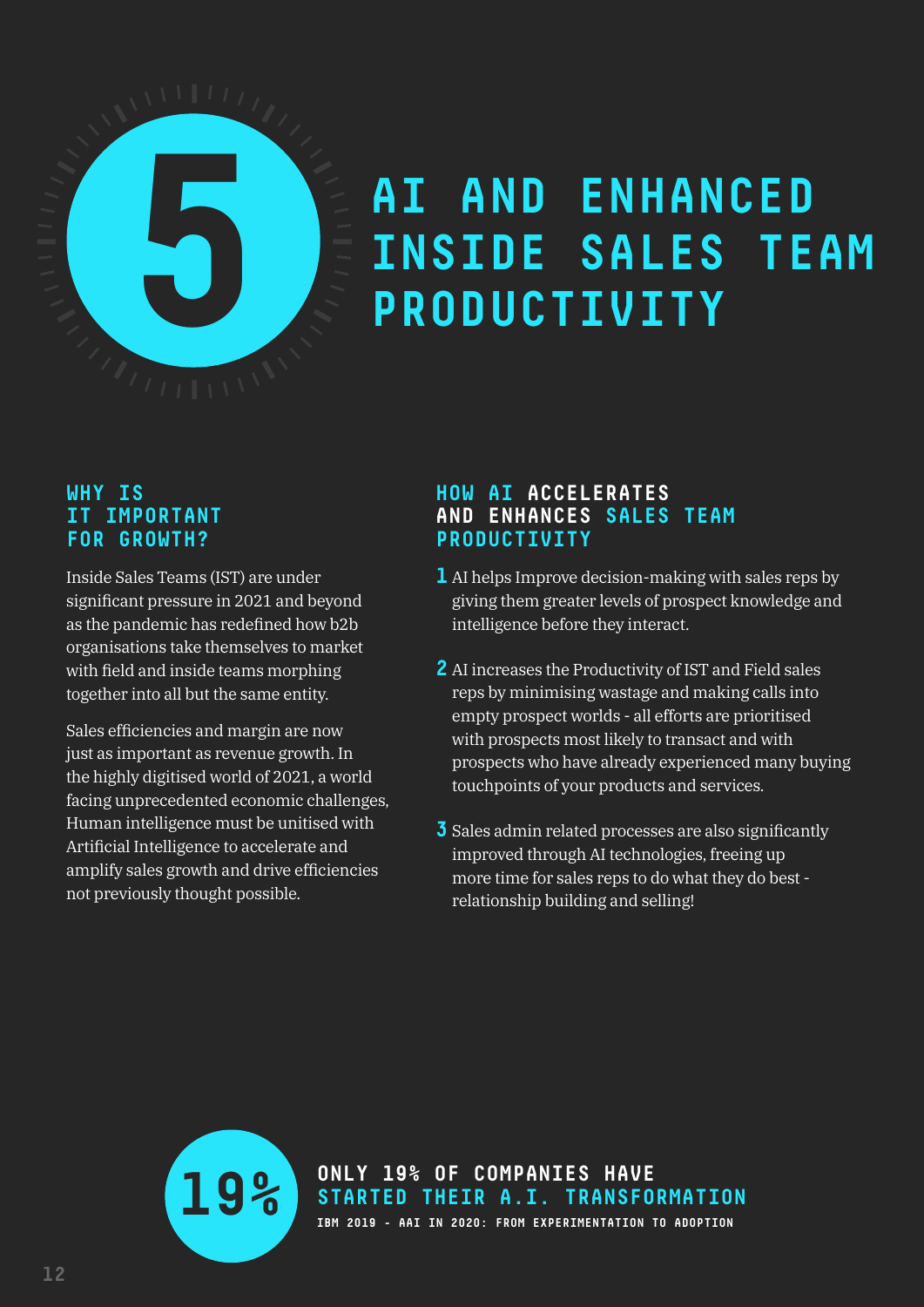

### **#2**

**The Company of the Company of the Company of the Company of the Company of The Company of The Company of The Company of The Company of The Company of The Company of The Company of The Company of The Company of The Company** 

**COMO DE LA COMPANYA DE LA COMPANYA DEL COMPANY** 

AI also drives efficiencies in margin improvement by focussing efforts on targeting the right prospects with the highest propensity to purchase.

### **#1**

**The Contract of the Contract of the Contract of The Contract of The Contract of The Contract of The Contract o** 

'Funnel' mindset is eliminated with IST effort working parallel to hyper automation to pinpoint calling effort and accuracy to significantly improve pipeline conversion.

## **#3**

AI drives efficiencies further by aligning the right level of sales FTE to optimised productivity levels - providing the precise science to know what prospects to call and when to call them.**CONTRACTOR** 

**ANDERS** 

**MARITA**